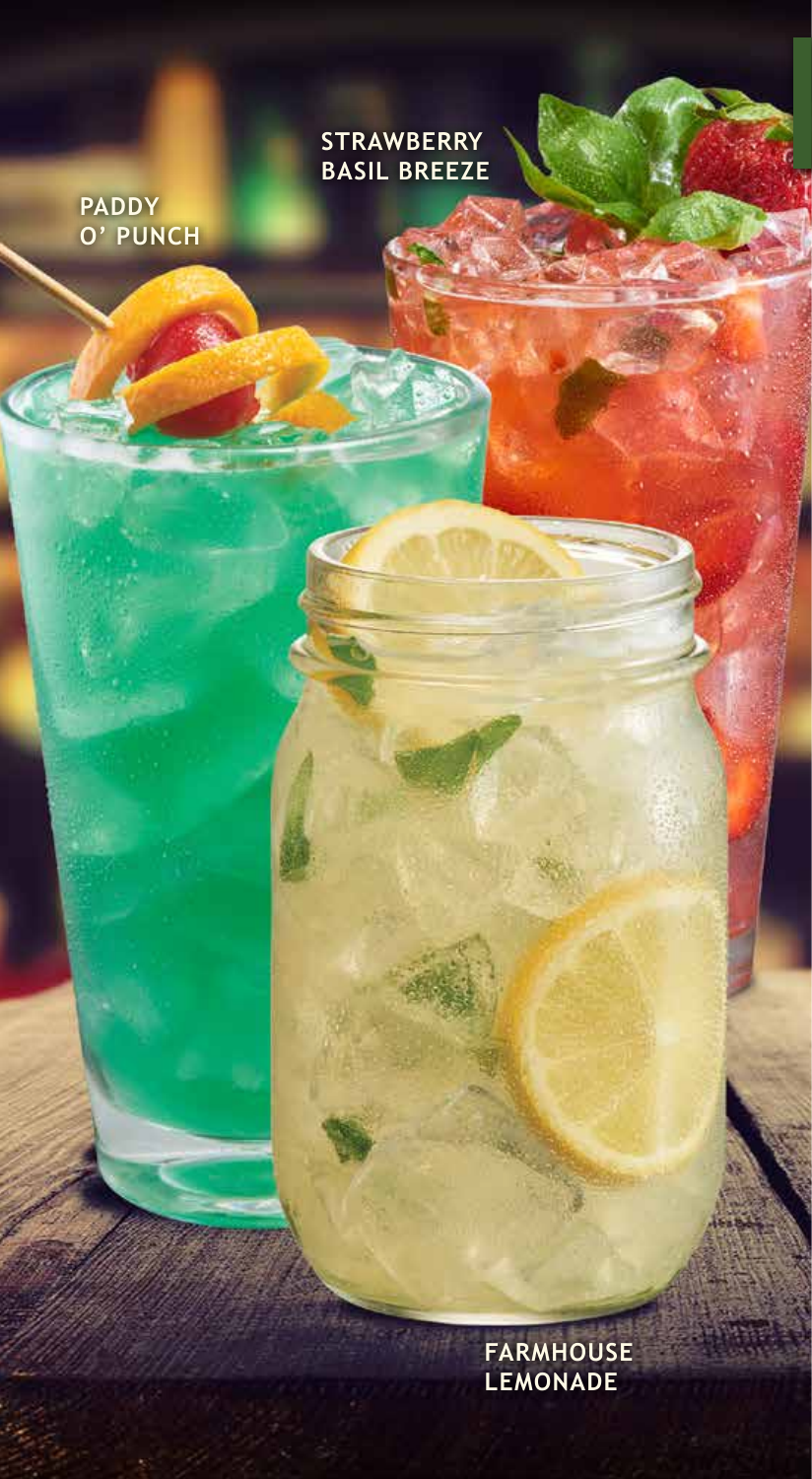## **MARGARITAS**

#### **Emerald Isle Margarita 4.000**

Shaken and 1800 Reposado Tequila, Triple Sec and Lime Sour. Served with a salted rim and lime wedge.

### **Mango Madness Margarita 4.000**

Cuervo Especial Tequila, Triple Sec, Lime Sour and Mango Puree. Served with a sugar rim and lime wedge.

### **Cinnamon Apple Margarita 4.000**

1800 Reposado Tequila, Lemon Sour and apple juice. Served with a cinnamon sugar rim and lemon wedge.

#### **Strawberry Rita 4.000**

Cuervo Especial Tequila, Triple Sec, Lime Sour and Strawberry Puree. Served with a sugar rim and lime wedge.

**MARGARITAS**

ALL PRICE ARE IN BD. INCLUDE 10% SERVICE CHARGE. 10% VAT & 5% LEVY \* ALL PRICE ARE IN BD, INCLUDE 10% SERVICE CHARGE, 10% VAT & 5% LEVY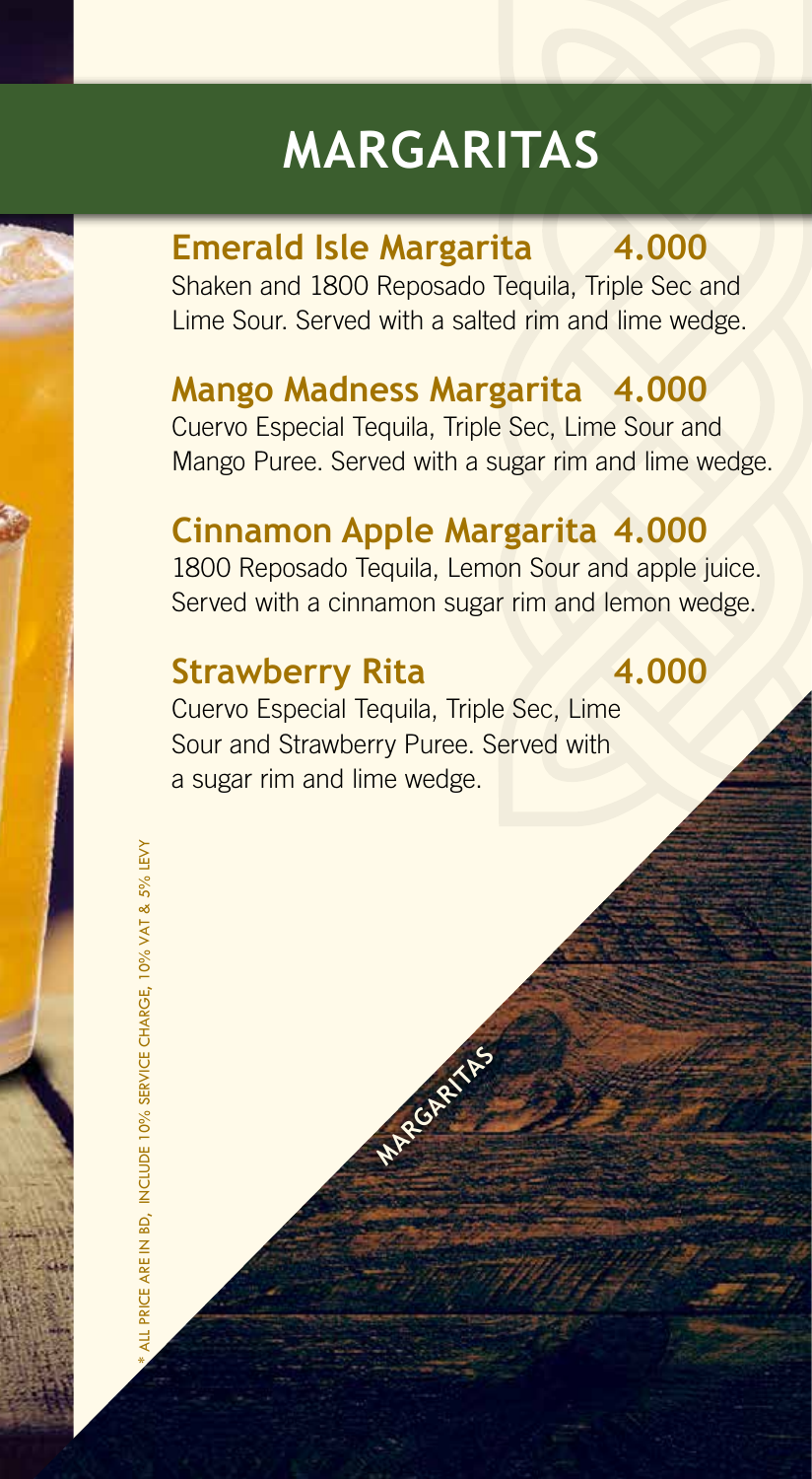## **FLIP'S FAVORITES**

## **Bennigan's Kickin' Mule 4.000**

Russian Standard Vodka, Ginger Beer with the choice of Mango, Watermelon or Peach. Served with a fresh lime.

#### **Apple Peach Sangria 4.000**

Chardonnay Reserva Chocalan, Peachtree Schnapps, Green Apple Syrup, Lemon Sour and Sprite®.

### **Strawberry Sparkler 4.000**

Svedka Vodka, Strawberry Puree, Lemon Sour, topped with Sprite® and garnished with a cherry.

**FLIP'S FAVORITES**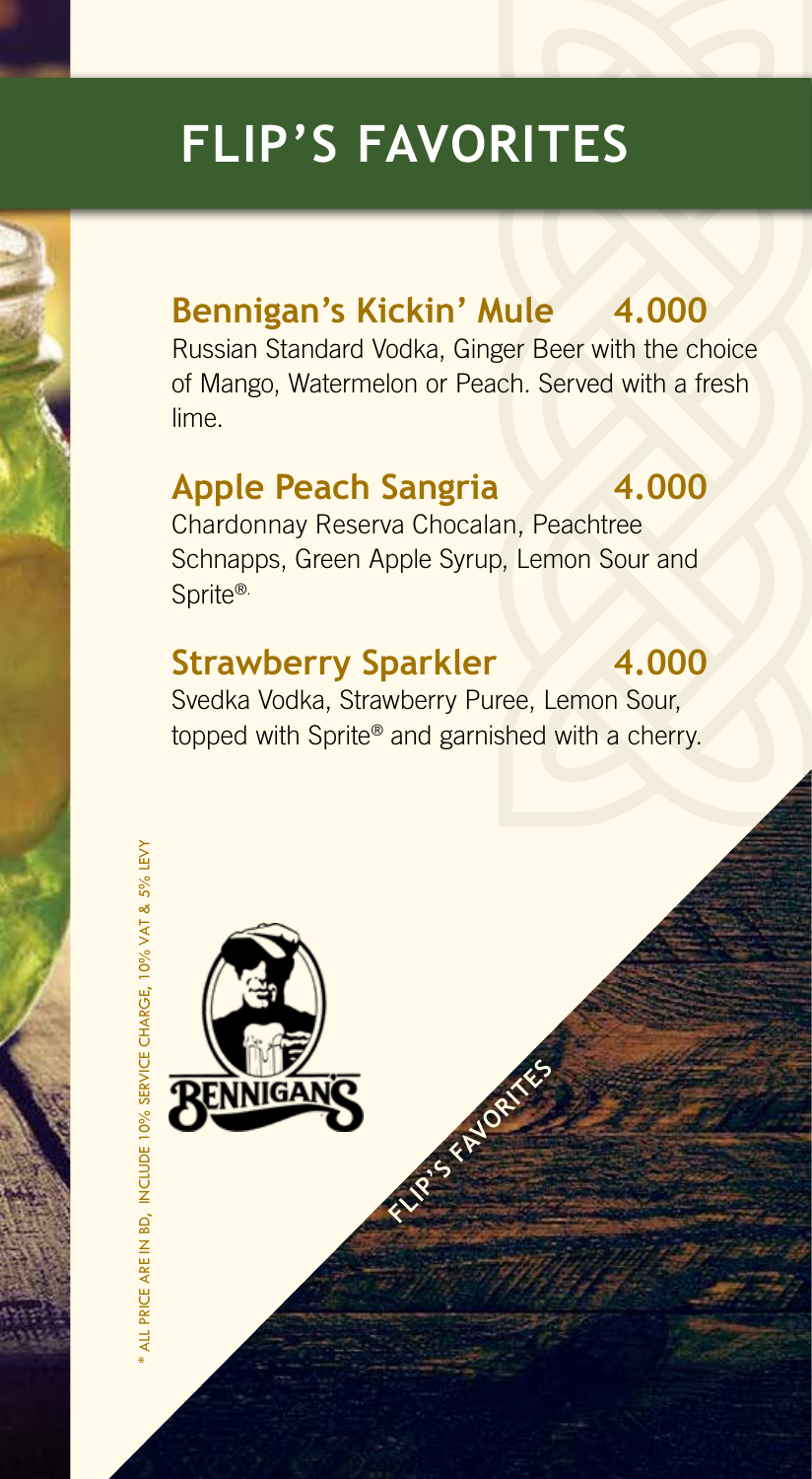## **LEGENDARY CLASSICS**

#### **Stout Bloody Mary 4.000**

Russian Standard Vodka, Bloody Mary Mix, Tabasco and Lime Sour. Topped with GUINNESS and a bacon salt rim.

### **O' Malley's Mojito 4.000**

Bacardi White Rum, Mojito Mix, Sprite ® muddled with fresh mint and lime wedges.

### **Pub Punch 4.000**

Svedka Raspberry Vodka, Watermelon Syrup, Lemon Sour, Sprite ® with a cherry and fresh squeezed lemon.

#### **Shamrockin' Sangria 4.000**

Talus Cabernet, Raspberry Liqueur, Lemon Sour and simple syrup. Fresh lemon and orange.

*May your pockets be heavy and your heart be light, May good luck pursue you each morning and night.*

*~ Irish Blessing* **Property CLASSICS (2)**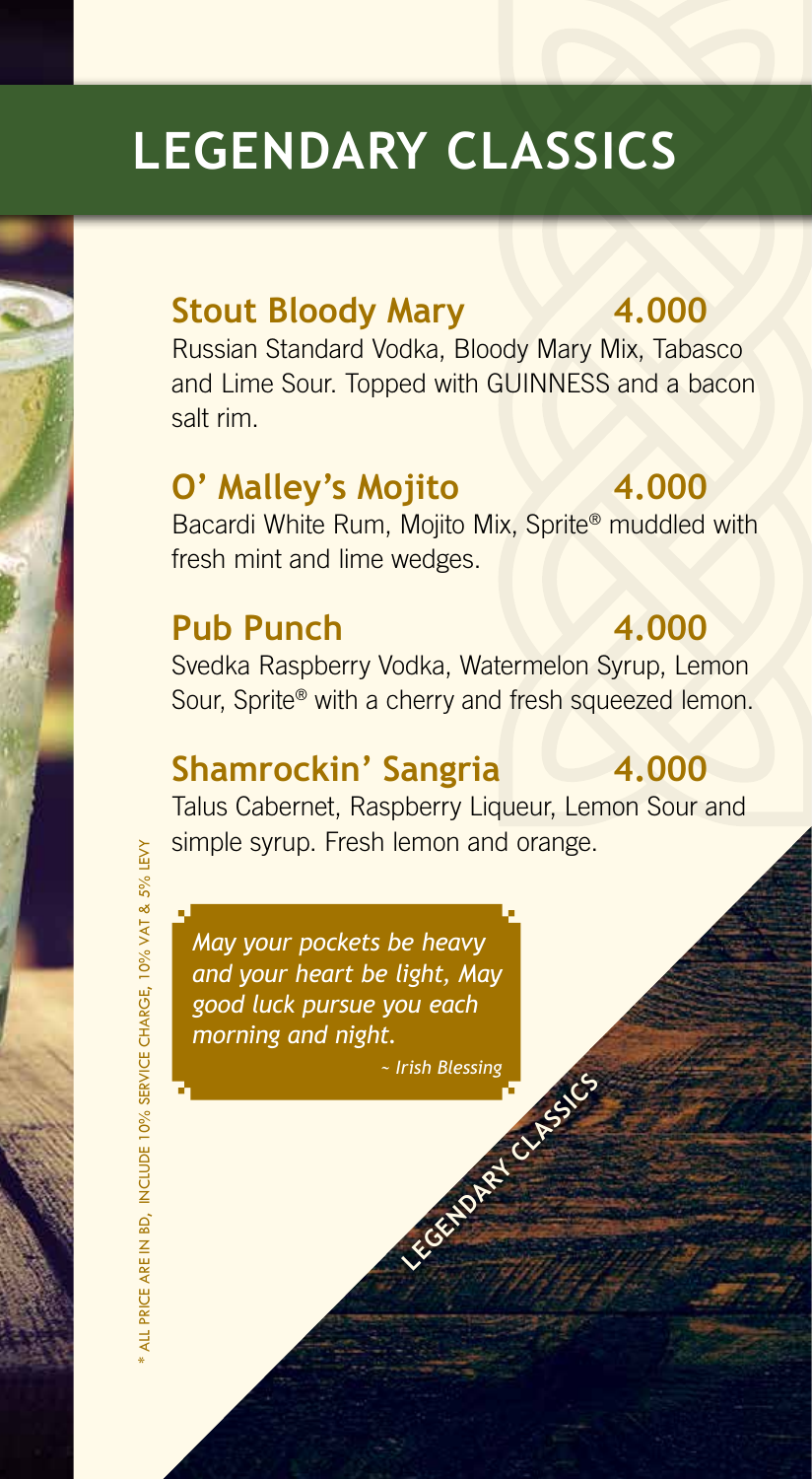## **IRISH WHISKEY & BANGIN' BOURBON**

#### **Irish Mule 4.000**

Jameson Irish Whiskey, Russian Standard Vodka, Ginger Beer and a fresh squeezed lime and lemon.

## **Celtic Hurricane 4.000**

Jameson Irish Whiskey, Malibu Coconut Rum, Lemon Sour and orange juice, grenadine and pineapple juice, shaken and served with a fresh orange wedge.

### **Peach Manhattan 4.000**

Ezra Brooks Bourbon Whiskey, Peachtree Schnapps and a dash of bitters.

### **Washington Watermelon 4.000**

Ezra Brooks Bourbon Whiskey, Pucker Sour Apple Schnapps, Watermelon Syrup, Lime Sour and fresh squeezed lemon,.

**IRISH WHISKEY & BANGHI BOURBON**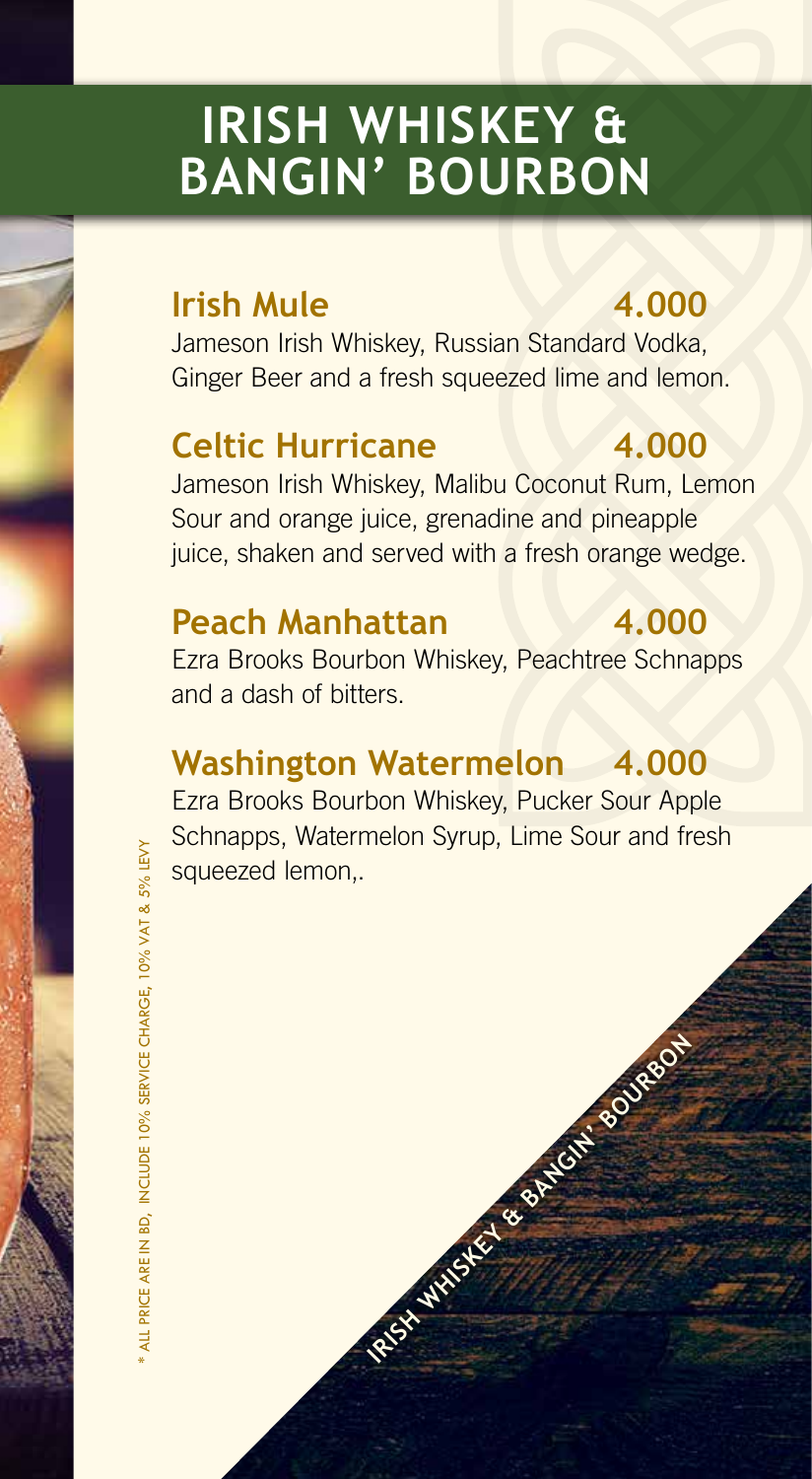## **TWISTED IRISH TEAS & INDULGERS**

### Paddy O'Punch 4.000

Malibu Coconut Rum, Dekuyper Blue Curacao, Dekuyper Melon Liqueur, Finest Call Premium Lemon Sour and pineapple Juice.

#### **Farmhouse Lemonade 4.000**

Bacardi, Malibu Coconut Rum, Monin, Elderflower, Finest Call Premium Lemon Sour, Minute Maid Lemonade, fresh basil leaves and lemon wheels.

#### **Strawberry Basil Breeze 4.000**

SvedkaCitron Vodka, Finest Call Strawberry Puree, Finest Call Premium Lemon Sour, Sprite, fresh basil and strawberries.

### **The Skinny Leprechaun** 4.000

Lemon Vodka, fresh mint leaves and soda water. Served with a lemon wedge.

### Long Ireland Iced Tea 4.000

Jameson Irish Whiskey, Russian Standard Vodka, Triple Sec, Lemon Sour and splash of Coke ® then garnished with fresh lemon wheel.

### **Irish Coffee 4.000**

Assembled table-side with Jameson Irish Whiskey, gourmet coffee and topped with a collar of fresh, hand-crafted whipped cream. Served in our authentic glass with a sugar rim.

### **Death by Chocolate Martini 5.100**

Dark Chocolate liqueur, Svedka Vanilla Vodka and Baileys Irish cream with a chocolate syrup drizzle and cherry.

#### **Irish Beer Blaster 4.400**

Baileys Irish Cream and Jameson Irish Whiskey. Served with a half pint of GUINNESS Draught.

**TWISTED IRISH TEAS & INDUCESS** *Uisce beatha (pronounced 'ish-ka bah-hah') is the name for whiskey in Irish and literally means "water of life".*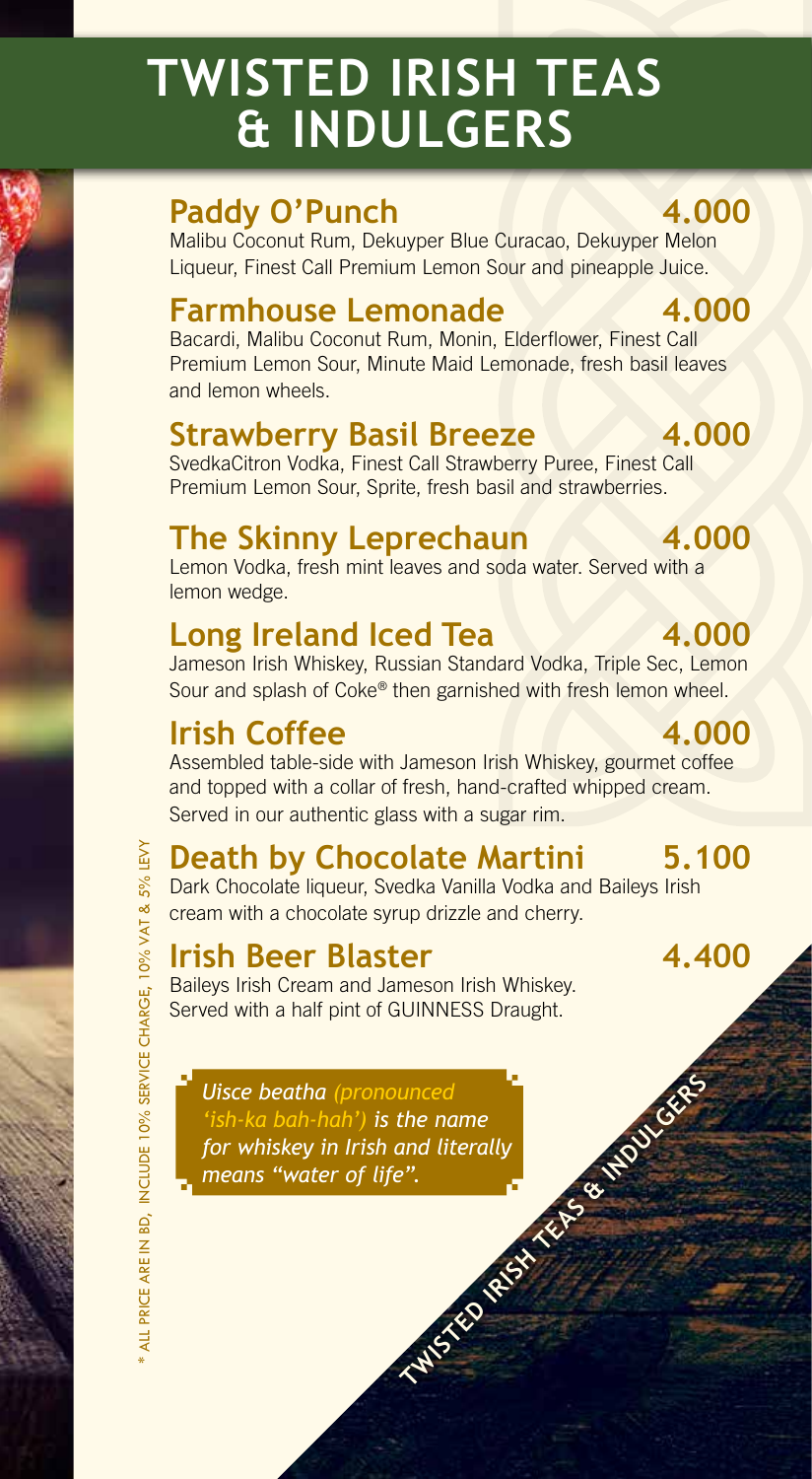## **COFFEE & TEA**

| <b>Filter Coffee</b>         | 1.900 |
|------------------------------|-------|
| <b>Espresso</b>              | 1.500 |
| <b>Espresso Double</b>       | 1.900 |
| <b>Café Americano</b>        | 1.500 |
| <b>Cappuccino</b>            | 1.900 |
| <b>Caramel Cappuccino</b>    | 1.900 |
| <b>Vanilla Latte</b>         | 1.900 |
| <b>Hot Chocolate</b>         | 1.900 |
| <b>Café Latte</b>            | 1.900 |
| <b>English Breakfast Tea</b> | 1.500 |
| <b>Earl Grey Tea</b>         | 1.500 |
| <b>Ceylon Tea</b>            | 1.500 |
| <b>Chamomile Tea</b>         | 1.500 |
| <b>Jamine Tea</b>            | 1.500 |
| <b>Green Tea</b>             | 1.500 |
|                              |       |

**COFFEE & TEA**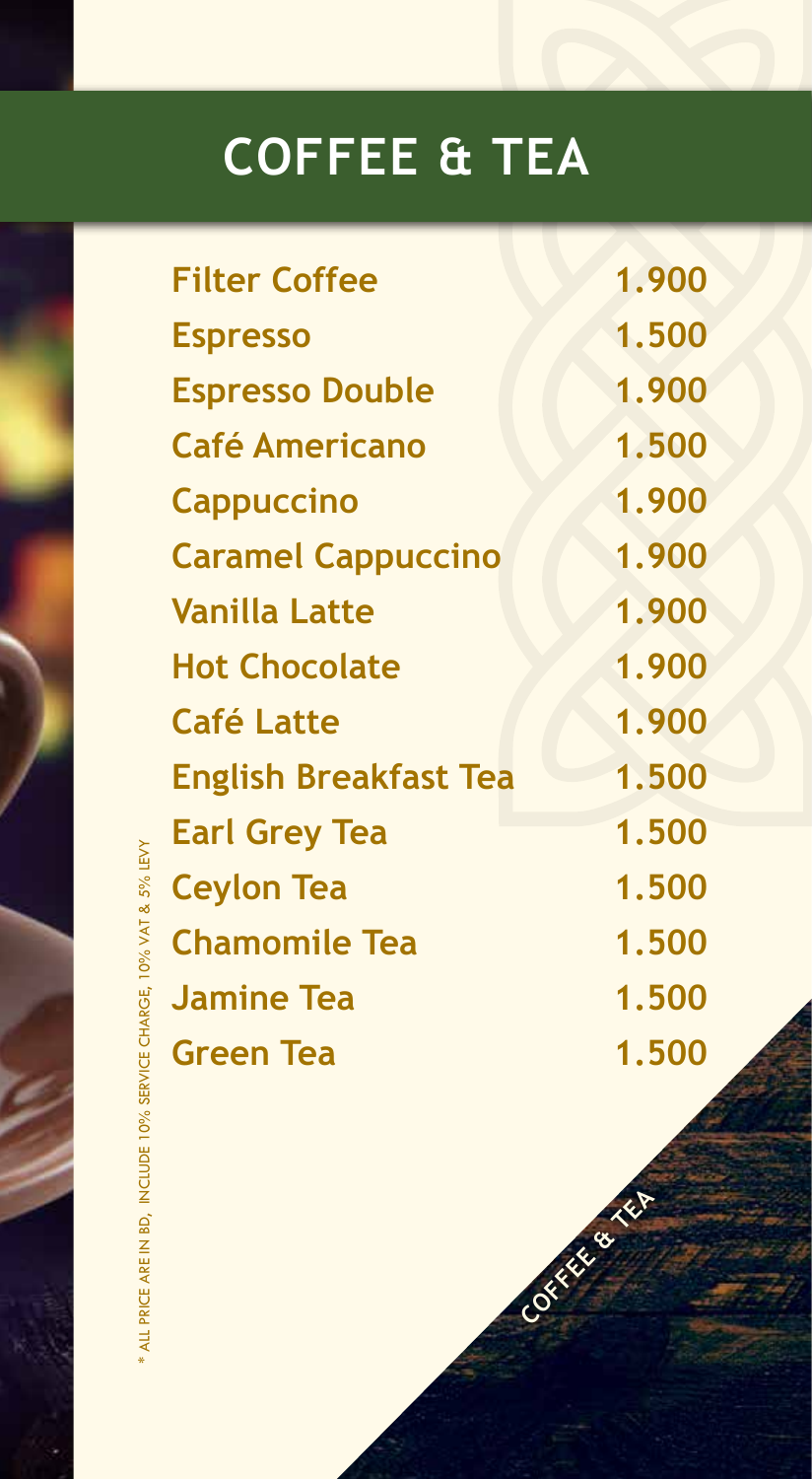## **NON-ALCOHOLIC**

### **Bennigan's Banana Berry 2.500**

Blended Strawberry Puree, Monin Coconut, pineapple juice and banana blended together. Topped with whipped cream and cherry.

#### **Peach on the Beach 2.900**

Peach Puree, orange juice and pineapple juice blended together. Served with a splash of grenadine, fresh orange and a cherry.

#### **Iced Fruit Teas 2.500**

Fresh-brewed Iced Tea with a flavor of your choice from Mango, Peach, Watermelon, Green Apple, Raspberry or Strawberry.

#### **SOFTDRINKS**

| 1 FREE REFILL                                                      | Coca Cola®<br>Diet Coca Cola®<br>Sprite <sup>®</sup><br>Iced Tea<br>Soda Water                                                                                                                                                              | 1.900<br>1.900<br>1.900<br>1.800<br>1.900                                              |                                              |
|--------------------------------------------------------------------|---------------------------------------------------------------------------------------------------------------------------------------------------------------------------------------------------------------------------------------------|----------------------------------------------------------------------------------------|----------------------------------------------|
|                                                                    | Coca Zero in Can®<br>Fanta Orange in Can®<br>Sprite in Can <sup>®</sup><br>Coca in Can®<br><b>Ginger Ale</b><br><b>Tonic Water</b><br><b>Mineral Water Small</b><br><b>Mineral Water Large</b><br><b>Sparkling Water Small</b><br>Red Bull® | 1.900<br>1.900<br>1.900<br>1.900<br>1.900<br>1.900<br>1.300<br>1.900<br>1.900<br>3.300 | <b>Proudly Serving</b><br>Coca Cola Products |
| ALL PRICE ARE IN BD, INCLUDE 10% SERVICE CHARGE, 10% VAT & 3% LEVY | <b>JUICES</b><br><b>Fresh Orange Juice</b><br>Fresh Pineapple Juice<br><b>Fresh Lemon Juice</b><br>Apple Juice<br>Lemon Lime Bitter<br>Cranberry                                                                                            | 2.400<br>2.400<br>1.900<br>1.500<br>1.900<br>1.500                                     | NOTE A CONDIC                                |

**COLO DEL**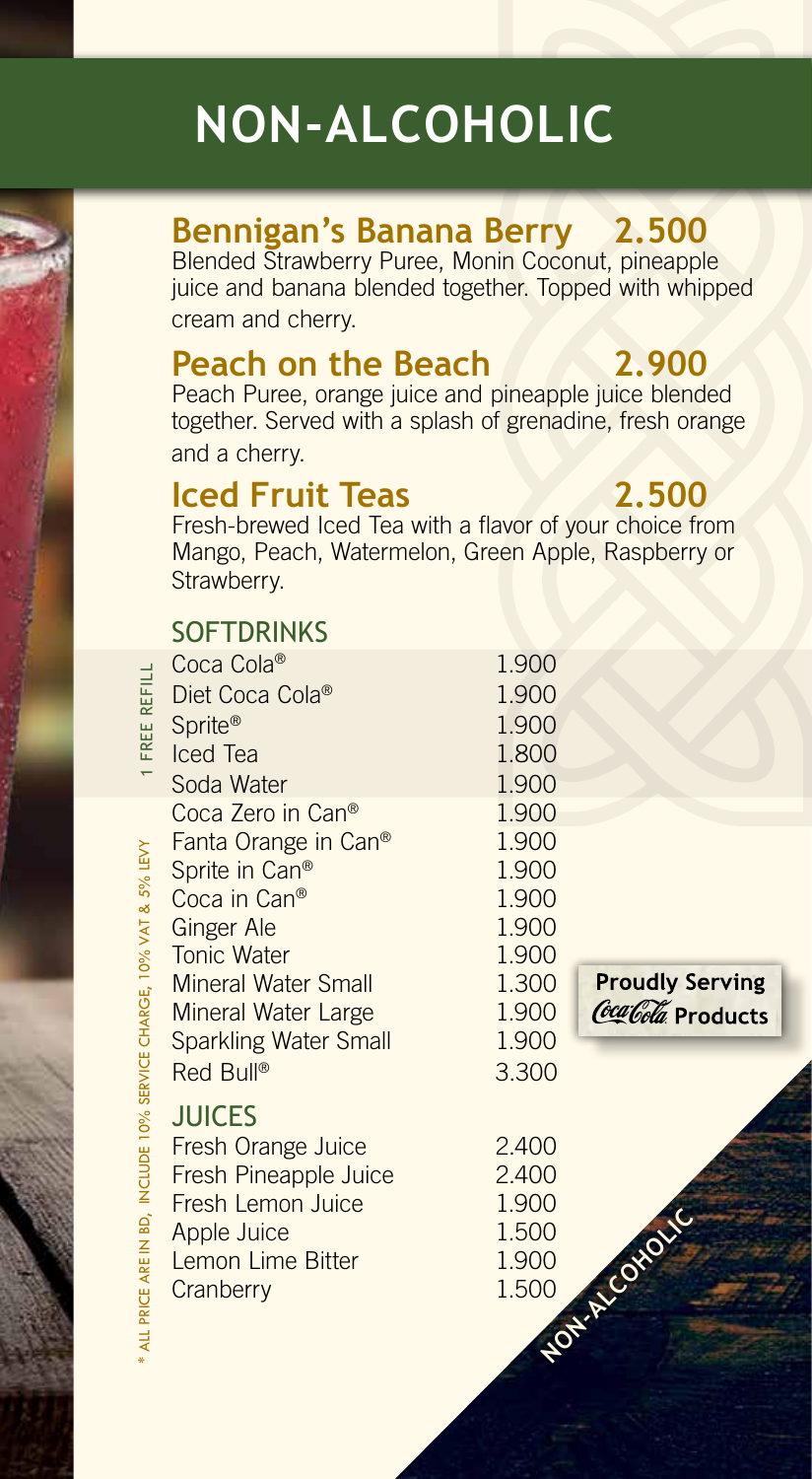# **SHOTS & SHOOTERS**

#### **SHOTS**

| Amaretto D'sorrono         | 3.200 |
|----------------------------|-------|
| <b>Baileys Irish Cream</b> | 3.800 |
| Pimms No 1                 | 2.200 |
| <b>Grand Marnier</b>       | 4.400 |
| <b>Jagermeister</b>        | 2.300 |
| Kahlua                     | 3.400 |
| Kwai Fee Lychee            | 2.400 |
| La Fee Absinthe            | 5.800 |
| Sambuca                    | 2.300 |
|                            |       |

#### **SHOOTERS**

| $B-52$                 | 3.500 |
|------------------------|-------|
| <b>Kamikaze</b>        | 2.800 |
| <b>Brain Damage</b>    | 3.200 |
| <b>Baby Guinness</b>   | 3.500 |
| <b>Slippery Nipple</b> | 3.200 |
| <b>Blow Job</b>        | 3.200 |
| <b>Brazilian Sex</b>   | 3.200 |

SHOTS & SHOOTERS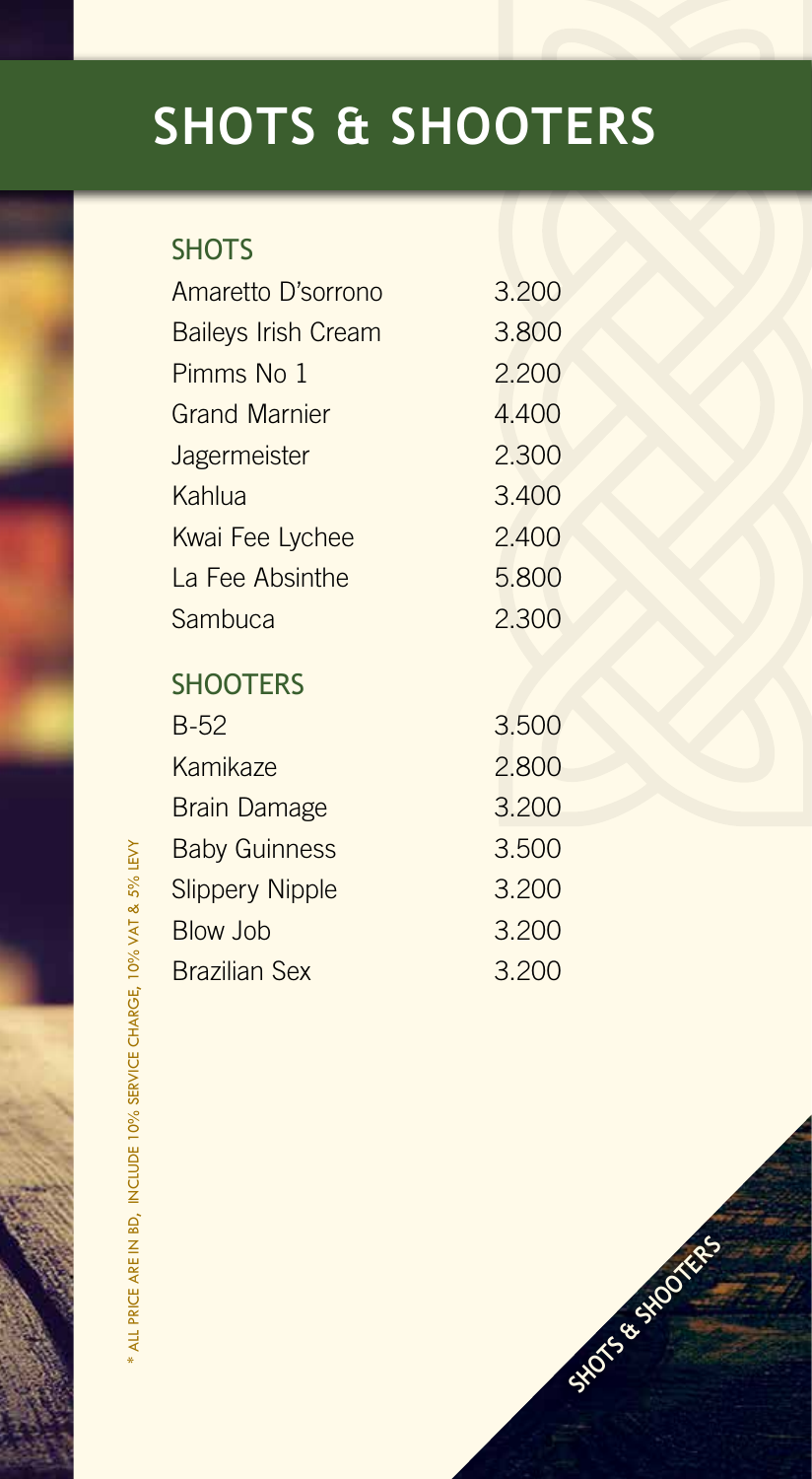## **COCKTAILS & TEQUILA**

#### **COCKTAILS**

| <b>White Russian</b>   | 4.000 |
|------------------------|-------|
| <b>Midori Sour</b>     | 4.000 |
| Lychee Sour            | 4.000 |
| Long Island Iced Tea   | 3.800 |
| Mai Tai                | 3.800 |
| <b>Bloody Mary</b>     | 3.800 |
| <b>Bullfrog</b>        | 3.800 |
| Mojito                 | 3.200 |
| Sex on the Beach       | 3.800 |
| Zombie                 | 4.000 |
| <b>Hurricane</b>       | 3.200 |
| <b>Amaretto Sour</b>   | 3.200 |
| <b>Margarita</b>       | 3.200 |
| Daiquiri               | 3.200 |
| Screwdriver            | 3.200 |
| <b>Tequila Sunrise</b> | 3.200 |
| <b>Whisky Sour</b>     | 3.200 |

#### **TEQUILA**

| Jose Cuervo Gold          | 2.900 |
|---------------------------|-------|
| 1800 Anejo 100% Agave     | 7.000 |
| <b>Jose Cuervo Silver</b> | 2.900 |
| 1800 Reposado             | 5.700 |
| <b>Patron Silver</b>      | 7.900 |
| Patron XO Café            | 4.800 |

**COCKTAINS & TEQUILA** 

\* ALL PRICE ARE IN BD, INCLUDE 10% SERVICE CHARGE, 10% VAT & 5% LEVY \* ALL PRICE ARE IN BD, INCLUDE 10% SERVICE CHARGE, 10% VAT & 5% LEVY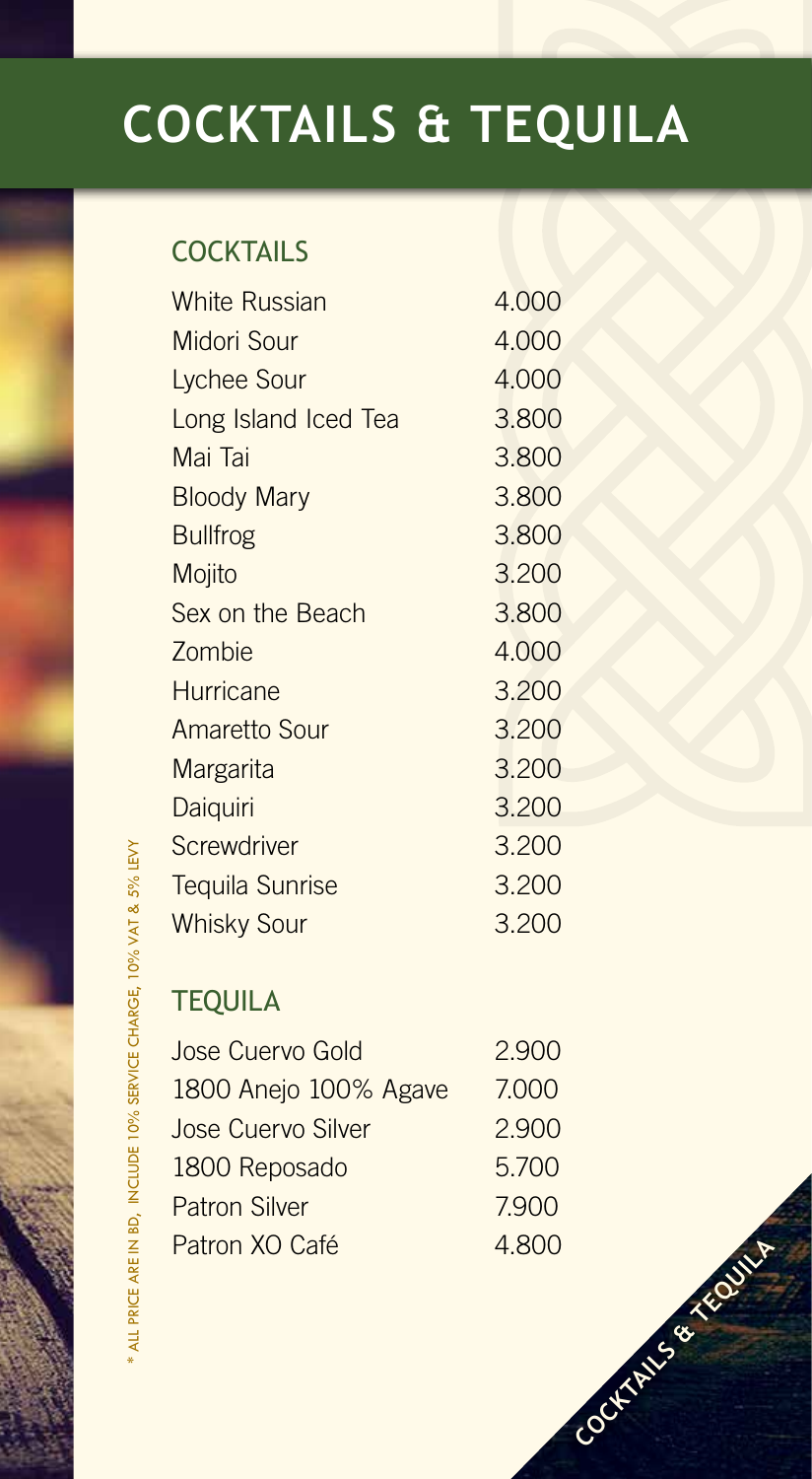## **BREWS**

| <i>1664</i>                   | <b>BREWS</b>                      |       | <b>Full Pint</b> | <b>Half Pint</b> |
|-------------------------------|-----------------------------------|-------|------------------|------------------|
|                               | Kronenbourg 1664                  |       | 3.500            | 1.900            |
|                               | <b>GUINNESS</b>                   |       | 4.500            | 2.900            |
| <b>GUINNESS</b>               | Stella Artois                     |       | 4.200            | 2.300            |
|                               | <b>Amstel Light</b>               |       | 4.200            | 2.300            |
|                               | <b>Budweiser</b>                  |       | 3.800            | 2.000            |
|                               | Heineken                          |       | 4.200            | 2.300            |
|                               | Carlsberg                         |       | 3.800            | 2.000            |
| <b>Heineken</b>               |                                   |       |                  |                  |
| CARLING                       | <b>BOTTLE</b>                     |       |                  |                  |
|                               | Savanna                           |       | 3.300            |                  |
|                               | <b>Coors Light</b>                |       | 2.800            |                  |
| <b><i><u>arlsberg</u></i></b> | <b>Budweiser</b>                  |       | 3.500            |                  |
|                               | <b>Amstel Light</b>               |       | 3.500            |                  |
|                               | Hoegaarden                        |       | 3.500            |                  |
|                               | Corona                            |       | 3.500            |                  |
|                               | Heineken                          |       | 3.500            |                  |
|                               | <b>Bud Light</b>                  |       | 3.500            |                  |
| <b>Hornanden</b>              | <b>ALCOPOP</b>                    |       |                  |                  |
|                               | Smirnoff Ice                      |       | 5.800            |                  |
|                               | <b>Bacardi Tropical Pineapple</b> |       | 5.300            |                  |
|                               | Bacardi Watermelon                |       | 5.300            |                  |
| $\star$ Heineken              |                                   |       |                  |                  |
| BUCE LICENT                   |                                   |       |                  |                  |
|                               |                                   |       |                  |                  |
| <b>BACARDI</b> .              |                                   |       |                  |                  |
|                               |                                   |       |                  |                  |
| LOWENBRAU                     |                                   | Can   | Liter            |                  |
|                               | Löwenbräu                         | 2.500 | 4.800            |                  |
|                               | Beck's                            |       | 5.100            | BREAKS           |
|                               |                                   |       |                  |                  |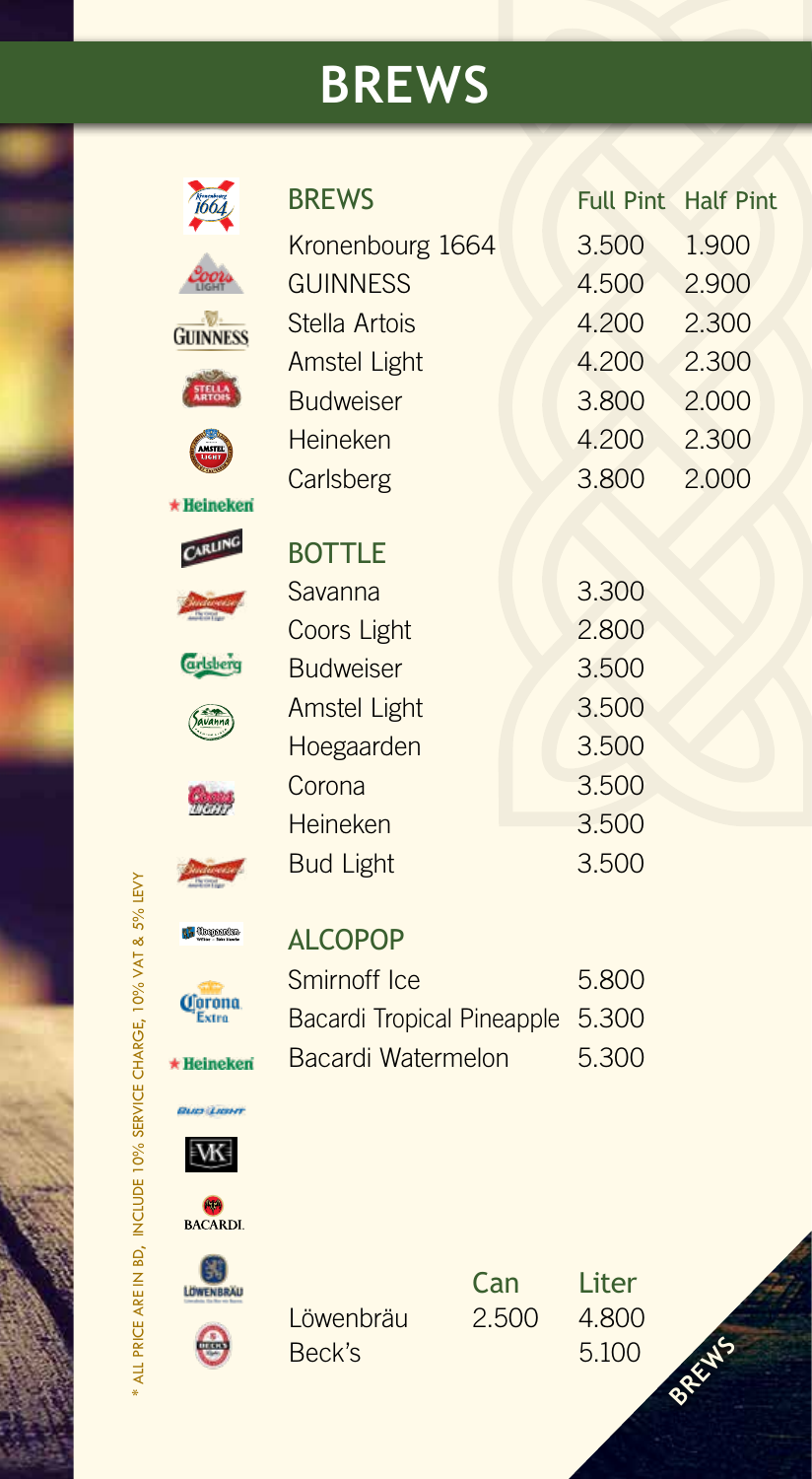## **SPIRITS**

| <b>WHISKY</b><br><b>SINGLE MALT</b> | Glenfiddich 18yrs<br>Glenfiddich 15yrs<br>Glenfiddich 12yrs<br>Dalmore 12yrs<br>Dalmore 15yrs<br>Jura 10yrs<br><b>Jura Superstition</b>                                                                                                |  | 10.000<br>6.100<br>4.200<br>7.400<br>10.800<br>5.100<br>6.100 |
|-------------------------------------|----------------------------------------------------------------------------------------------------------------------------------------------------------------------------------------------------------------------------------------|--|---------------------------------------------------------------|
| <b>SCOTCH</b>                       | Chivas Regal 12 Yrs<br><b>JW Black Label</b><br><b>JW Red Label</b>                                                                                                                                                                    |  | 4.400<br>5.700<br>3.800                                       |
| <b>TENNESSEY</b>                    | <b>Jack Daniel</b>                                                                                                                                                                                                                     |  | 4.400                                                         |
| <b>CANADIAN</b>                     | Fireball<br>Crown Royal                                                                                                                                                                                                                |  | 2.300<br>4.400                                                |
| <b>IRISH</b>                        | <b>Tullamore Dew</b><br>Jameson Irish                                                                                                                                                                                                  |  | 2.300<br>3.800                                                |
| <b>BOURBON</b>                      | <b>Ezra Brooks</b><br><b>Jim Beam</b>                                                                                                                                                                                                  |  | 2.300<br>3.300                                                |
| <b>GIN</b>                          | <b>Hendricks</b><br><b>Bombay Sapphire</b>                                                                                                                                                                                             |  | 2.500<br>2.500                                                |
| <b>VODKA</b>                        | <b>Grey Goose</b><br>Tito's Handmade Vodka<br>Svedka Citron<br><b>Russian Standard</b><br><b>Absolut Blue</b><br>Svedka Vanilla<br>Svedka Raspberry<br><b>Bacardi Superior</b><br>Captain Morgan Dark Rum<br>Captain Morgan Spiced Rum |  | 7.000<br>2.300<br>1.900<br>2.300<br>2.500<br>1.900<br>1.900   |
| <b>RUM</b>                          |                                                                                                                                                                                                                                        |  | 3.300<br>2.900<br>2.900                                       |
| <b>APERITIFS</b>                    | Campari<br><b>Martini Bianco</b><br>Martini Xtra Dry<br><b>Martini Rosso</b>                                                                                                                                                           |  | 2.100<br>2.100<br>2.100<br>2.100                              |
| <b>COGNAC</b>                       | Courvoisier XO<br><b>Courvoisier VSOP</b><br><b>Brunell Napoleon (Brandy)</b>                                                                                                                                                          |  | 14.000<br>4.400<br>1.800                                      |

\* ALL PRICE ARE IN BD, INCLUDE 10% SERVICE CHARGE, 10% VAT & 5% LEVY \* ALL PRICE ARE IN BD, INCLUDE 10% SERVICE CHARGE, 10% VAT & 5% LEVY

**SPIRITS**